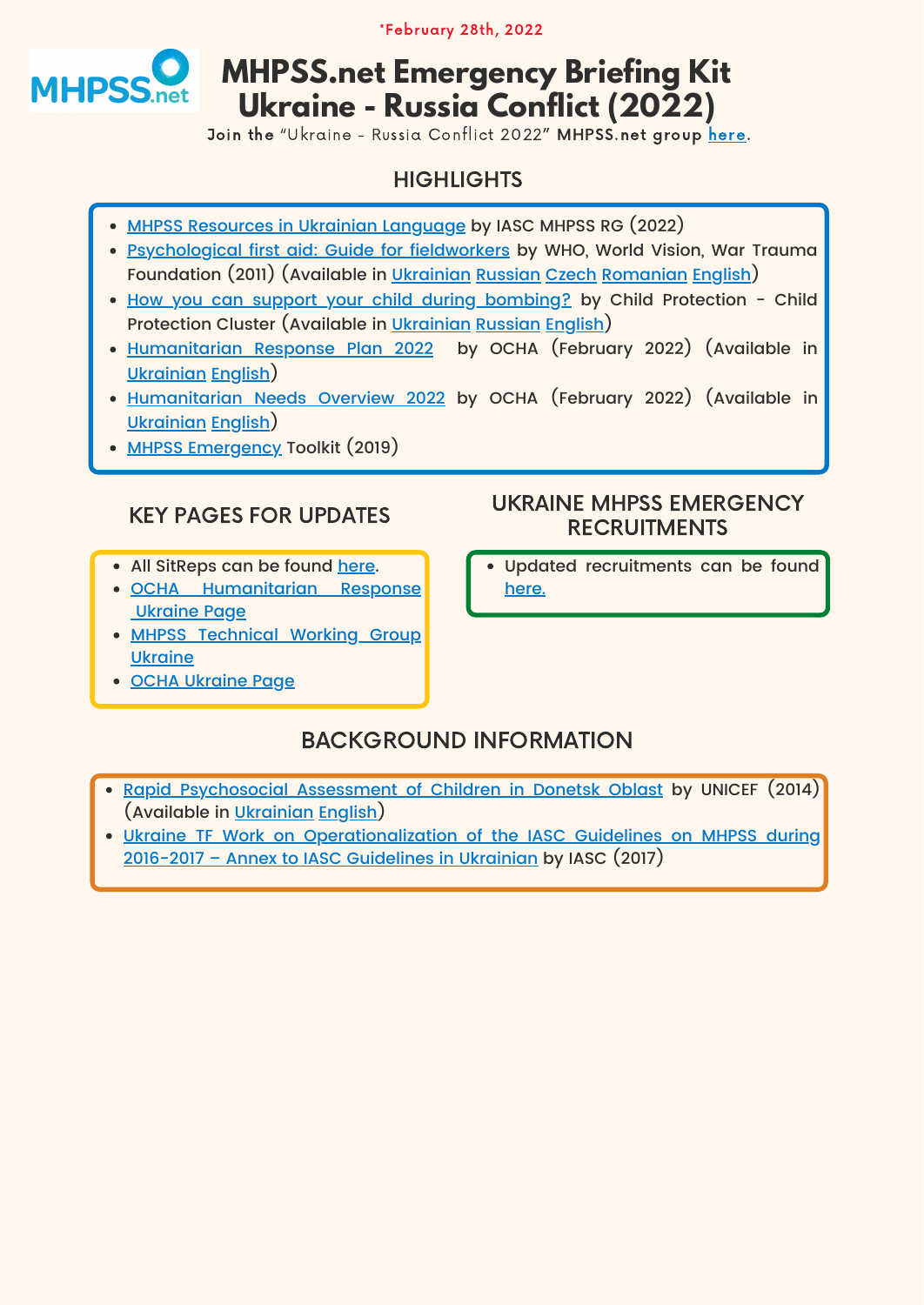#### GENERAL RESOURCES

- <u>Psychological First Aid for Young Peers: A handbook</u> by IFRC (2021)
- [Psychological First Aid for Young Peers: A training manual](https://pscentre.org/?resource=psychological-first-aid-for-young-peers-a-training-manual&wpv_search=true&fbclid=IwAR0W131IT1LRQCq94TKXVJ2wXkj1WJzLBravRJOJtubWJS6xQ3iipHLgmdM) by IFRC (2021)
- Global Multisectoral Operational Framework for Mental Health and Psychosocial Support of Children, Adolescents and Caregivers Across Settings [Field [Demonstration version\] by UNICEF \(2021\)](https://app.mhpss.net/?get=57/unicef-mh-and-ps-technical-note-2019.pdf.pdf)
- Broken Links: Psychosocial support for people separated from family members: A [field guide by IFRC Psychosocial Centre \(2014\) \(Available in](https://app.mhpss.net/?get=51/Broken-Links_Psychosocial-Support-for-People_fieldguide.pdf) [Russian](https://app.mhpss.net/?get=49/broken-links-russian.pdf) [English](https://app.mhpss.net/?get=51/Broken-Links_Psychosocial-Support-for-People_fieldguide.pdf))
- Broken Links: Psychosocial support for people separated from family members -[Training module by IFRC Psychosocial Centre \(2014\)](https://app.mhpss.net/?get=304/1701_psc_brokenlinks_train_T2.pdf)
- [Internal Displacement due to Conflict](https://www.humanitarianresponse.info/en/operations/afghanistan/idps) by OCHA Humanitarian Response
- . I Support My Friends [Resource](https://app.mhpss.net/ismf) Kit by UNICEF, Save the Children, the MHPSS Collaborative and WHO (2021)
- **. Save the Children: [Psychological](https://app.mhpss.net/?get=402/final_pfa.compressed-min.pdf) First Aid Training Manual for Child Practitioners** by Save the Children (2013)
- [Psychological](https://app.mhpss.net/?get=402/pfa-for-children-2_dealing-with-traumatic-responses-in-children.pdf) First Aid for Children II: Dealing With Traumatic Responses in Children by Save the Children (2017)
- Guidelines for Integrating Gender-Based Violence Interventions in Humanitarian [Action by IASC \(2015\)](https://app.mhpss.net/?get=402/2015-iasc-gender-based-violence-guidelines_lo-res.pdf)
- [Psychological](https://app.mhpss.net/?get=245/psychological-first-aid_facilitators-manual-for-orienting-field-workers_ukrainian_e-version.pdf) First Aid: Facilitator's manual for orienting field workers in Ukrainian by WHO (2013)
- IASC Common Monitoring and Evaluation Framework for Mental Health and Psychosocial Support in Emergency Settings: With means of verification (Version 2.0) [by IASC \(2021\)](https://app.mhpss.net/?get=393/iasc-common-monitoring-and-evaluation-framework-for-mental-health-and-psychosocial-support-in-emergency-settings-with-means-of-verification-version-2.0.pdf)
- Caring for Volunteers: A [Psychosocial](https://app.mhpss.net/?get=354/caring-for-volunteers-a-psychosocial-support-toolkit.pdf) Support Toolkit by IFRC (2012) (Available in [Russian](https://app.mhpss.net/?get=310/1376642822-volunteers_RU.pdf) [English\)](https://app.mhpss.net/?get=354/caring-for-volunteers-a-psychosocial-support-toolkit.pdf)
- [Community-Based](https://app.mhpss.net/?get=22/1328076457-Trainersbook.pdf) Psychosocial Support Trainer's Book by IFRC (2009) (Available in [Russian](https://app.mhpss.net/?get=309/2.21_pss-training-kit-trainers-book.pdf) [English](https://app.mhpss.net/?get=22/1328076457-Trainersbook.pdf))
- Mental health and gender-based violence Helping survivors of sexual violence in conflict – a training manual by Health and Human Rights Info [\(2014\)\(Available](https://app.mhpss.net/?get=81/ukrainian-mentalhealthandgenderbasedviolene2016.pdf) in [Ukrainian](https://app.mhpss.net/?get=81/ukrainian-mentalhealthandgenderbasedviolene2016.pdf) [English](https://app.mhpss.net/?get=81/hhri_en_gbv.pdf))
- Group management plus (GROUP PM+): Group psychological help for adults [impaired by distress in communities exposed to adversity by WHO \(2020\)](https://app.mhpss.net/wp-content/uploads/2020/09/9789240008106-eng.pdf)
- <u>Doing What Matters in Times of Stress: an [illustrated](https://app.mhpss.net/?get=372/who-euro-2021-361-40096-56774-ukr.pdf) guide</u> by WHO [\(2020\)](https://app.mhpss.net/?get=372/who-euro-2021-361-40096-56774-ukr.pdf) (Available in [Ukrainian](https://app.mhpss.net/?get=372/who-euro-2021-361-40096-56774-ukr.pdf) [Russian](https://app.mhpss.net/?get=354/9789240009547-rus.pdf) [Hungarian](https://app.mhpss.net/?get=354/who-euro-2020-361-40096-55426-hun.pdf) [Lithuanian](https://app.mhpss.net/?get=354/9789240003910-lit.pdf) [Romanian](https://app.mhpss.net/?get=354/who-euro-2020-361-40096-55995-rom.pdf) [English](https://app.mhpss.net/?get=372/9789240003910-eng.pdf)[\)](https://app.mhpss.net/?get=372/who-euro-2021-361-40096-56774-ukr.pdf)

|  |  | _________ |
|--|--|-----------|
|  |  |           |
|  |  |           |
|  |  |           |



Join the "Ukraine - Russia Conflict 2022" MHPSS.net group [here](https://app.mhpss.net/groups/ukraine-russia-conflict-2022/)[.](https://app.mhpss.net/groups/current-mhpss-emergency-responses/haiti-2021-earthquake/)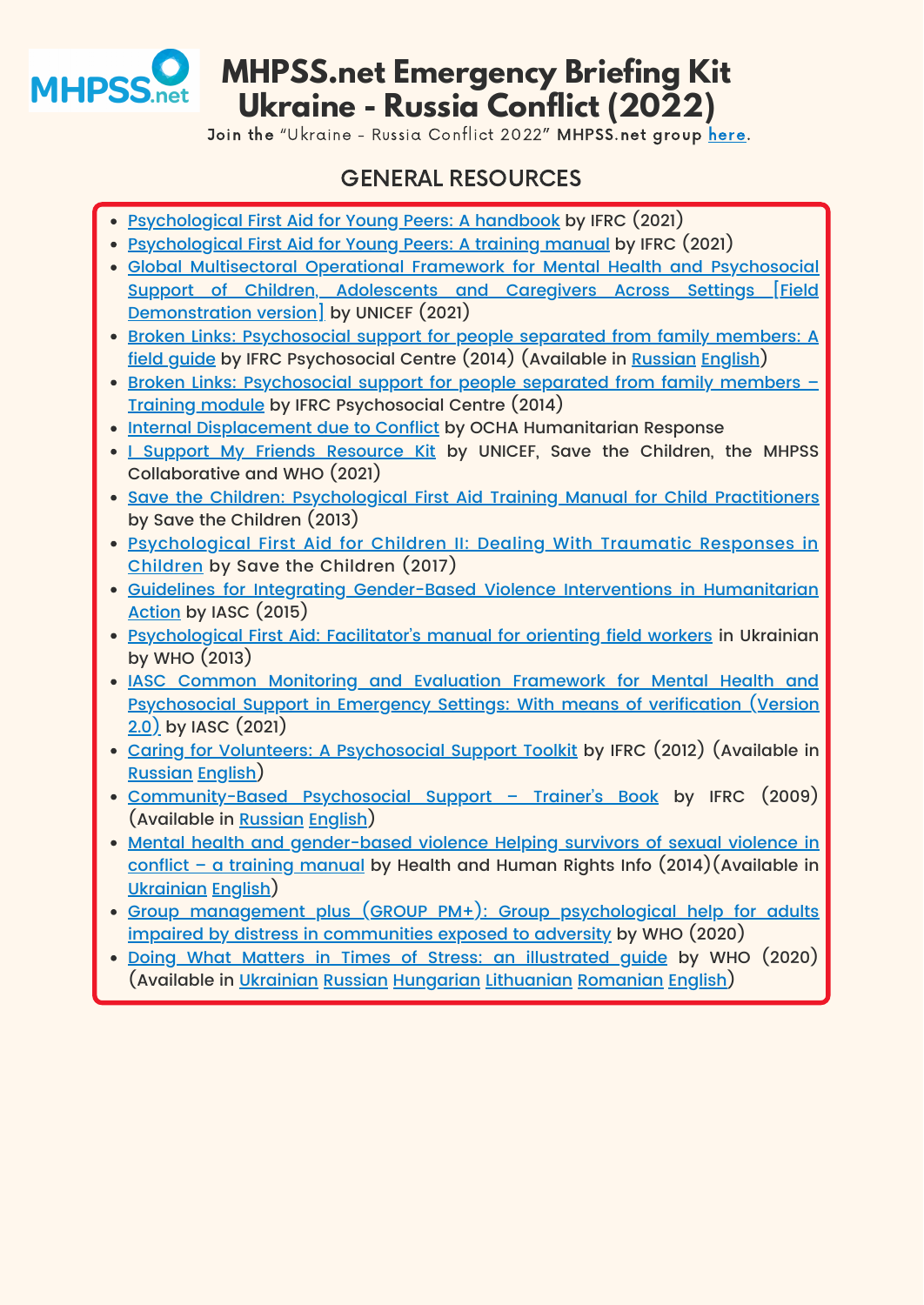#### RELEVANT RESOURCES IN UKRAINIAN & RUSSIAN

- A Common Monitoring and Evaluation Framework for MHPSS in Emergency Settings (PPT) [by MHPSS TWG Ukraine in Ukrainian](https://app.mhpss.net/?get=245/4.zagalna-metodika-monitoringu-i-ocinki.pdf)
- [m](https://app.mhpss.net/?get=366/4.1b_9789241548922-ukr.pdf)hGAP Humanitarian Intervention Guide [\(mhGAP-HIG\):](https://app.mhpss.net/?get=366/4.1b_9789241548922-ukr.pdf) Clinical Management of Mental, Neurological and Substance Use Conditions in Humanitarian [Emergencies by WHO \(2016\) \(Available in](https://app.mhpss.net/?get=366/4.1b_9789241548922-ukr.pdf) [Ukrainian](https://app.mhpss.net/?get=366/4.1b_9789241548922-ukr.pdf) [Russian](https://app.mhpss.net/?get=366/4.1b_9789244548929_rus.pdf))
- How to overcome stress Poster for elderly [population](https://app.mhpss.net/?get=245/plakat-a2-dlja-ljude%C4%AD-pohilogo-viku.pdf) by Danish Red Cross in Ukrainian
- <u>Problem management plus (PM+): individual [psychological](https://app.mhpss.net/?get=245/who_pmplus_ukr.pdf) help for adults</u> impaired by distress in communities exposed to adversity by WHO (2016) (Available in [Ukrainian](https://app.mhpss.net/?get=245/who_pmplus_ukr.pdf) [Russian\)](https://app.mhpss.net/?get=69/pm_russian.pdf)
- The Mental Health and Psychosocial Support Minimum Services Package (MHPSS [MSP\) - field-test version in Ukrainian](https://mhpssmsp.org/uk)
- <u>[14 Day Well-Being Kit to Cope with COVID-19](https://app.mhpss.net/?get=354/14-day-wellebing-diary-ukrainian.pdf)</u> by IFRC in Ukrainian (2020)
- Assessing Mental Health and Psychosocial Needs and Resources: Toolkit for [Humanitarian Settings by WHO & UNHCR in Russian \(2013\)](https://app.mhpss.net/?get=304/WHOUNHCR-MHPSS-in-humanitarian-settings_rus.pdf)
- The Children's Resilience Programme: [Psychosocial](https://app.mhpss.net/?get=57/the-childrens-resilience-programme-psychosocial-support-in-and-out-of-schools-russian.zip) support in and out of schools by IFRC & Save the Children in Russian (2012)



Join the "Ukraine - Russia Conflict 2022" MHPSS.net group [here](https://app.mhpss.net/groups/ukraine-russia-conflict-2022/)[.](https://app.mhpss.net/groups/current-mhpss-emergency-responses/haiti-2021-earthquake/)

# IASC RESOURCES

- Checklist for field use of IASC Guidelines on Mental Health and Psychosocial [Support in Emergency Settings by IASC \(2008\) \(Available in](https://app.mhpss.net/?get=245/checklist-for-field-use_ukrainian_e-version.pdf) [Ukrainian](https://app.mhpss.net/?get=245/checklist-for-field-use_ukrainian_e-version.pdf) [English\)](https://app.mhpss.net/?get=187/1366768608-2.IASCChecklistfortheField.pdf)
- MHPSS in Humanitarian Emergencies- What Should Protection Programme [Managers Know? by IASC \(2010\) \(Available in](https://app.mhpss.net/?get=245/mhpss-in-humanitarian-emergencies_what-should-protection-programme-managers-know_ukrainian_e-version.pdf) [Ukrainian](https://app.mhpss.net/?get=245/mhpss-in-humanitarian-emergencies_what-should-protection-programme-managers-know_ukrainian_e-version.pdf) [English](https://app.mhpss.net/?get=386/1.3_mhpss-protection-actors.pdf))
- MHPSS in Humanitarian Emergencies: What Should Humanitarian Health Actors [Know? by IASC \(2010\) \(Available in](https://app.mhpss.net/?get=304/1.3_what_humanitarian_health_actors_should_know_russian.pdf) [Russian](https://app.mhpss.net/?get=304/1.3_what_humanitarian_health_actors_should_know_russian.pdf) [English](https://app.mhpss.net/?get=143/1319679693-MHPSSHealthActors.pdf))
- . [Inter-Agency](https://app.mhpss.net/?get=245/inter-agency-referral-form-and-guidance-note_ukrainian_e-version.pdf) Referral Form and Guidance Note by IASC (2017) (Available in [Ukrainian](https://app.mhpss.net/?get=245/inter-agency-referral-form-and-guidance-note_ukrainian_e-version.pdf) [English](https://app.mhpss.net/?get=78/1866_psc_iasc_ref_guidance_t2_digital.pdf))
- . IASC Guidelines on Mental Health and [Psychosocial](https://app.mhpss.net/?get=78/iasc_mhpss_guidelines_ukrainian.pdf) Support in Emergency Settings by IASC (2007) (Available in [Ukrainian](https://app.mhpss.net/?get=78/iasc_mhpss_guidelines_ukrainian.pdf) [Russian](https://app.mhpss.net/?get=78/iasc_mhpss_guidelines_russian.pdf) [English](https://app.mhpss.net/?get=78/iasc_guidelines_gr_aprill.pdf))
- IASC Reference Group MHPSS [Assessment](https://app.mhpss.net/?get=245/iasc-reference-group-mental-health-and-psychosocial-support-assessment-guide_ukrainian_e-version.pdf) Guide by IASC (2013) (Available in [Ukrainian](https://app.mhpss.net/?get=245/iasc-reference-group-mental-health-and-psychosocial-support-assessment-guide_ukrainian_e-version.pdf) [English](https://app.mhpss.net/?get=401/1384515558-201304IASCRGonMHPSSAssessmentGuide.pdf))
- 
- Who is [Where,](https://app.mhpss.net/?get=245/who-is-where-when-doing-what-4ws-in-mhpss_manual-with-activity-codes_ukrainian_e-version.pdf) When, Doing What (4Ws) in MHPSS by IASC(2012) (Available in [Ukrainian](https://app.mhpss.net/?get=245/who-is-where-when-doing-what-4ws-in-mhpss_manual-with-activity-codes_ukrainian_e-version.pdf) [English](https://app.mhpss.net/?get=401/1355511992-iasc_4ws.pdf))
- Advocacy Package IASC Guidelines on MHPSS in [Emergency](https://app.mhpss.net/?get=245/advosacy-package_ukrainian_e-version.pdf) Settings by IASC (2011) (Available in [Ukrainian](https://app.mhpss.net/?get=245/advosacy-package_ukrainian_e-version.pdf) [English\)](https://app.mhpss.net/?get=401/1384949190-Advocacypackage_IASCGuidelinesonMentalHealthandPsychosocialSupportinEmergencySettings.pdf)
- Operational Guidance for Coordinated Assessments in [Humanitarian](https://app.mhpss.net/?get=78/operational_guidance_vrussian.pdf) Crises by IASC (2012) (Available in [Russian](https://app.mhpss.net/?get=78/operational_guidance_vrussian.pdf) [English\)](https://app.mhpss.net/?get=78/ops_guidance_finalversion2012_1.pdf)
- Guidelines for Integrating Gender-Based Violence Interventions in Humanitarian [Action by IASC \(2015\)](https://app.mhpss.net/?get=402/2015-iasc-gender-based-violence-guidelines_lo-res.pdf)
- . IASC Common Monitoring and Evaluation Framework for Mental Health and Psychosocial Support in Emergency Settings: With means of verification (Version [2.0\) by IASC \(2021\)](https://app.mhpss.net/?get=393/iasc-common-monitoring-and-evaluation-framework-for-mental-health-and-psychosocial-support-in-emergency-settings-with-means-of-verification-version-2.0.pdf)